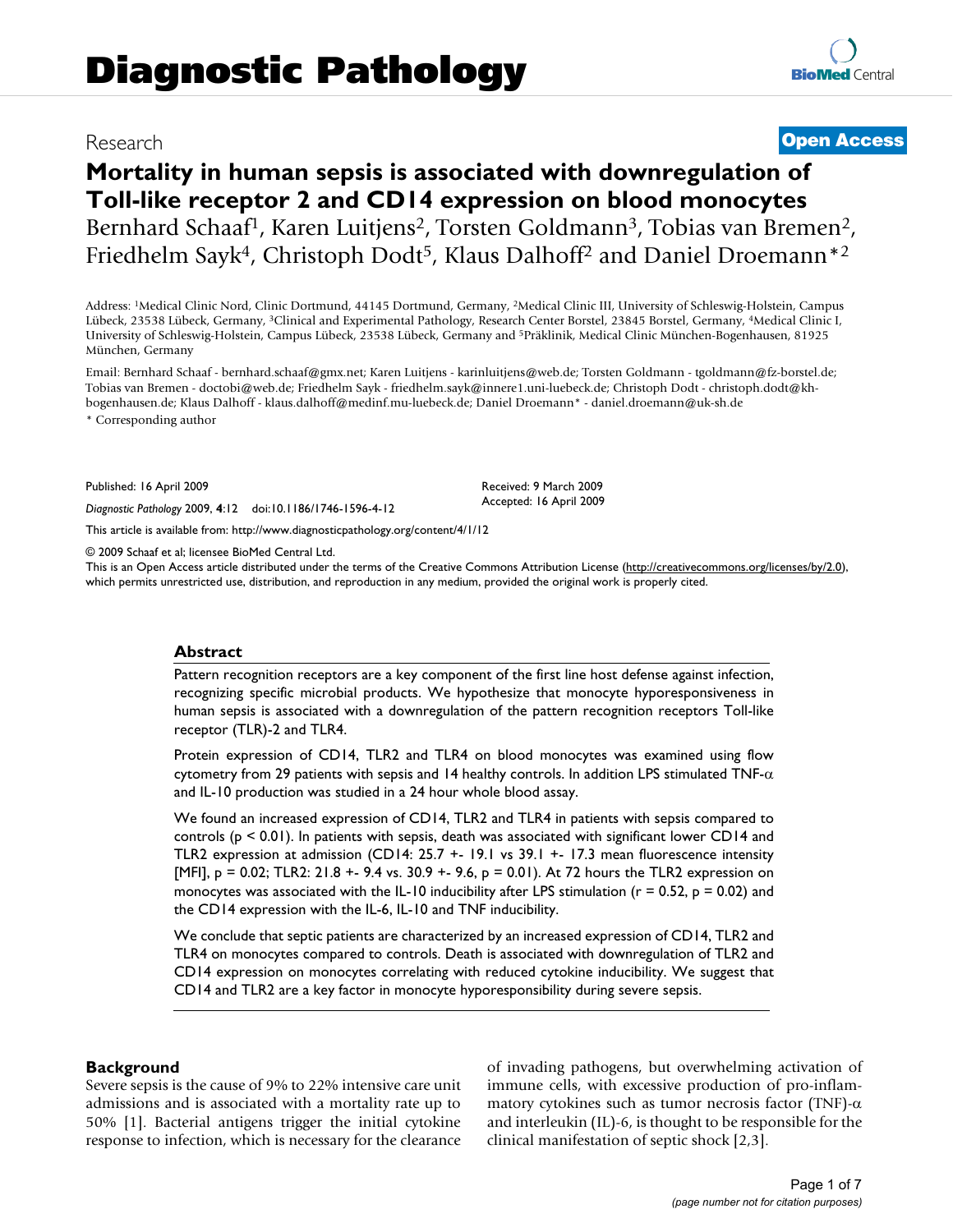Recognition of pathogen associated molecular pattern (PAMP) by the innate immune system is mediated by pattern recognition receptors (PRR) on leucocytes and epithelial cells.

TLR4, together with CD14 and the MD2 adapter molecule, serves as the main receptor for components from gram negative bacteria such as lipopolysaccharide (LPS) [4], whereas TLR2 is crucial to the propagation of the inflammatory response to components mainly from gram-positive organisms, yeast and mycobacteria including lipoteichonic acid (LTA) and lipoarabinomannan [5- 7]. In addition, TLR2 is activated by bacterial peptidoglycan, bacterial lipoproteins and lipopeptides, cell wall structures expressed on virtually all clinically relevant gram positive and gram negative bacterial pathogens [8]. TLR2 might also be involved in LPS induced cell activation since anti-TLR2 antibody partially inhibits IL-12 production of human dendritic cells [9]. TLR activation causes nulear factor kB translocation and mitogen-activated protein kinase phosphorylation, resulting in an enhanced production of inflammatory cytokines such as TNF, IL-1 and IL-6 [4]. In murine macrophages TLR4 expression correlates with the inducibility of the proinflammatory response to LPS [10], whereas stimulation with TLR2 agonist has been associated with the rapid release of IL-10 [11].

The central role of TLR2 and TLR4 in microbial responses suggests that they may be implicated in the pathophysiology and the outcome of human sepsis [12]. Beside initial systemic release of proinflammatory cytokines, prolonged cellular hyporesponsiveness to bacterial components with reduced cytokine response is thought to be a key factor in sepsis with limitation of subsequent ability to mount an appropriate inflammatory defense to secondary infections. TLR regulation might be implicated in hyporesponsiveness, since prolonged LPS-stimulation of human macrophages caused downregulation of TLR2 [13]. In addition tolerance in vitro to bacterial lipoprotein, a compound of gram-positive and gram-negative bacteria, is associated with reduced TLR2 expression [14].

In contrast to data describing TLR downregulation after LPS *in vitro*, murine sepsis is associated with an increased TLR4 protein expression in tissue [15]. In human sepsis increased protein expression and mRNA of TLR2 and TLR4 on blood neutrophils and monocytes are found compared to healthy individuals [16,17]. Thus, experimental models in animals and septic human patients display significantly upregulated TLR expression. But, in contrast to the resting state and nonseptic situation peripheral blood monocytes from septic patients secrete reduced quantities of proinflammatory cytokines regardless of their up regulated TLR-expression [18-21], possibly due to intracellulary inhibitory processes [22].

In addition to the questionable functional activity of TLR receptors during sepsis, expression of TLR during human sepsis was not associated with clinical outcome.

We hypothesized that TLR and CD14 expression is increased in sepsis, but inadequately less increased in severe sepsis compared to nonsevere sepsis, possibly associated to monocyte hyporesponsiveness.

We therefore compared the TLR2, TLR 4 and CD14 expression on blood monocytes of patients with sepsis and healthy controls. In patients with sepsis the TLR expression on monocytes was measured sequentially (admission, day 1, day 3, day 7) and correlated with sepsis severity and mortality. To evaluate the functional relevance of the receptor expression, we correlated the TLR and CD14 expression with the cytokine release after stimulation with LPS in a whole blood assay.

## **Methods**

#### *Sepsis patients*

Twentynine patients with sepsis (defined according to 23) were investigated in a prospective manner. Patients below 18 years or with defined immunodeficiencies (hematologic or solid neoplasia, glucocorticoid or cytotoxic therapy, HIV infection or immunoglobulin deficiency) were excluded from the study.

The source of sepsis was the lung  $(n = 14)$ , urinary tract  $(n = 14)$  $= 8$ ), meningitis (n = 2), gastrointestinal (n = 3), endocarditis (n = 1) and skin (n = 1). 28 von 29 (96,55%) patients had a predisposing chronic disease (pulmonary disease, cardiovascular disease, neurologic disease, renal insufficiency, diabetes mellitus).

#### *Healthy controls*

14 unrelated healthy persons, all of white origin without signs of inflammatory disease served as a control group. The study was approved by the institutional ethics committee. Written informed consent was obtained from patients or their relatives and healthy volunteers.

#### *Study protocoll*

Venous blood samples were obtained once in healthy controls and at admission (t0), 24 hours (t1), 72 hours (t2) and 7 days (t3).

### *Sepsis severity*

The disease severity was definded by the acute physiology score (APS), the APACHE II Score (including APS) and clinical/laboratory parameters. Septic shock was defined as sepsis associated with sepsis induced systolic blood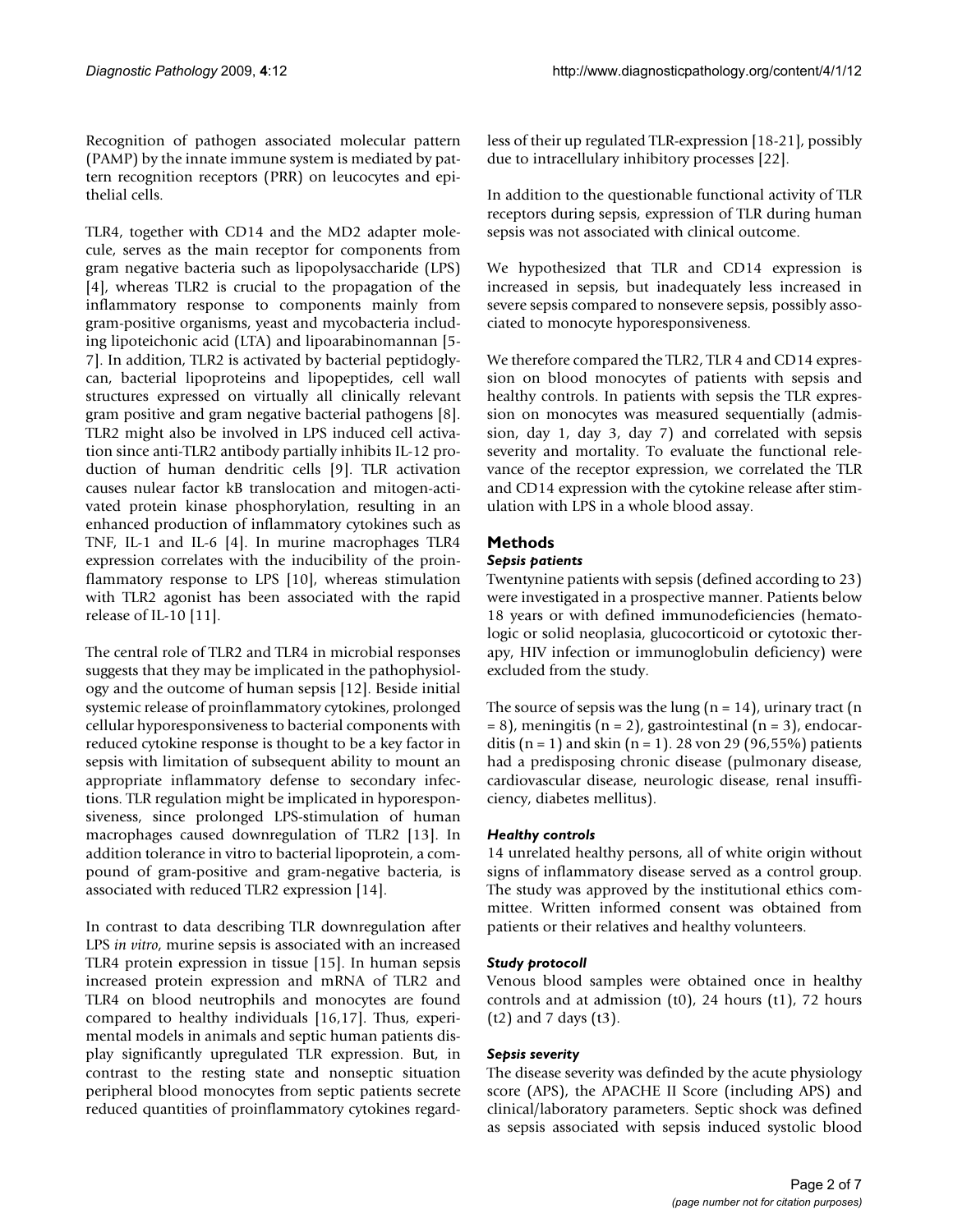pressure of < 90 mmHg for at least 30 min in the absence of other causes of shock, and at least 4 h of inotropic support after adequate fluid replacement were required [23].

#### *PBMC purification and flow cytometry*

30 ml of blood was obtained by venepuncture and collected into sterile heparinized tubes, PBMC were isolated by Bicoll/Ficoll density gradient centrifugation. PBMCs were cultured in 24-well tissue plates (Biochrome, Berlin, Germany) using endotoxin-free RPMI 1640 medium (Biowhittaker, Belgium) supplemented with 2 mM Lglutamine (Gibco, Eggenstein, Germany) at a density of  $0.5 \times 10^6$  cells/ml at 37°C in a 5% CO<sub>2</sub> humidified atmosphere for a period of 3 h. The expression of TLR2, TLR4 and CD14 on monocytes was determined using a fluorescence activated cell sorter (FACS Calibur, Becton Dickinson, Heidelberg, Germany). Data acquisition and analysis were performed with CellQuest software (Becton Dickinson, Heidelberg, Germany). Each measurement contained ≥ 10,000 cells in the monocyte population determined by characteristic forward/orthogonal light scattering in a density plot. Antibodies against the following epitopes were used. PE-labeled: TLR2, TLR4, CD14 isotype controls (eBioscience, San Diego, USA). PBMC  $(1 \times 10^6)$  were incubated on 4°C with 5 μl of anti-TLR2, -TLR4 PE monoclonal antibody respectively or isotype control. The expression of surface markers was calculated as mean fluorescence intensity (MFI) since no bimodal distribution was found.

#### *Whole blood stimulation and cytokine assays*

Whole blood stimulation assay was done as described previously [24]. In brief, 2,5 mL of heparinized blood was diluted 1:10 with RPMI 1640 (Biochrome, Berlin, Germany) supplemented with Pen/Strep 1% (Gibco, Germany) and immediately stimulated with 1 μg/mL LPS from Escherichia coli serotype 026:B6 (Sigma, St. Louis, USA) or with 100 μg/ml LTA from Stapylococcus aureus (Sigma L2515, St. Louis, USA) Samples were incubated in PPN tubes at 37°C with 5%  $CO<sub>2</sub>$ . Each experiment also included controls without LPS or LTA. Cell-free supernatants were removed after 24 h and stored at -80°C until assayed. Measurement of supernatant IL-6, TNF and IL-10 levels was performed using commercially available enzyme-linked immunosorbent assay kits, according to manufacturer's instructions (Biosource, Solingen, Germany).

#### *Statistics*

Nonparametric statistics were used throughout the study. Data are given as mean  $\pm$  SD. The Wilcoxon signed rank test was used for comparison of paired samples, for comparisons of independent samples the Mann-Whitney-Utest was used. Correlations were made with the Spearman's rank correlation. Calculations were carried out with Statistica for Windows, version 5, 1997. A p value of < 0.05 was considered significant.

#### **Results**

#### *Patients*

Demographic data of the study population are shown in table 1.

#### *TLR expression of sepsis patients compared to healthy controls*

The monocyte expression of TLR2, TLR4 and CD14 was at all timepoints [admission  $(t0)$ , day 1  $(t1)$  day 3  $(t2)$  and day 7 (t3)] significantly higher in patients with sepsis compared to the monocyte expression in healthy controls (figure 1a). In healthy controls and in patients (at all time points) the TLR2, TLR4 and CD14 expression correlated significantly (figure 1b,  $p < 0.001$  for all timepoints).

#### *TLR expression during the course of sepsis*

TLR-2 expression was downregulated between t0 and t3  $(28.2 + 10.3$  vs.  $23.8 + 6.7$  MFI;  $p = 0.01$ ). CD14 was downregulated between t0 and t3 without reaching significance  $(35.1 + 18.6 \text{ vs } 31.6 + 13.2; \text{ p} = 0.07)$ . TLR-4 was not regulated between t0 and t3 (6.6 +- 1.9 vs 6.5 +- 1.8; p = 0.35; figure 2).

#### *TLR expression according to sepsis severity*

Death was associated with lower TLR-2, TLR-4 and CD-14 expression on blood monocytes, reaching significant values for TLR2 (at t0, t1 and t2) and CD-14 (at t0, table 2).

Patients with septic shock had a lower TLR-2 and CD-14 expression than patients without shock at t0, t1 and t2 without reaching significance (data not shown)

No correlation was found between TLR-2, TLR-4 or CD-14 expression and APS, APACHE II or Serum-CRP values (data not shown).

#### **Table 1: Demographic and clinical data of 29 patients with sepsis.**

| age (Mean $\pm$ std.dev.) in years | $68.55 \pm 11.8$ |
|------------------------------------|------------------|
| Male                               | 14(0,48)         |
| <b>APS</b>                         | $21.55 \pm 7.50$ |
| <b>APACHE II</b>                   | $30,86 \pm 9,72$ |
| 28 day mortality                   | 8(27,6%)         |
| sepsis severity                    |                  |
| Sepsis                             | 5(17,2%)         |
| severe Sepsis                      | 5(17,2%)         |
| sept. Schock                       | 12(41, 4%)       |
| <b>MODS</b>                        | 7(24,1%)         |
| septic complications               |                  |
| acute renal failure                | 12(41,4%)        |
| DIC                                | 7(24,1%)         |
| respiratory failure                | 19 (65,5%)       |
|                                    |                  |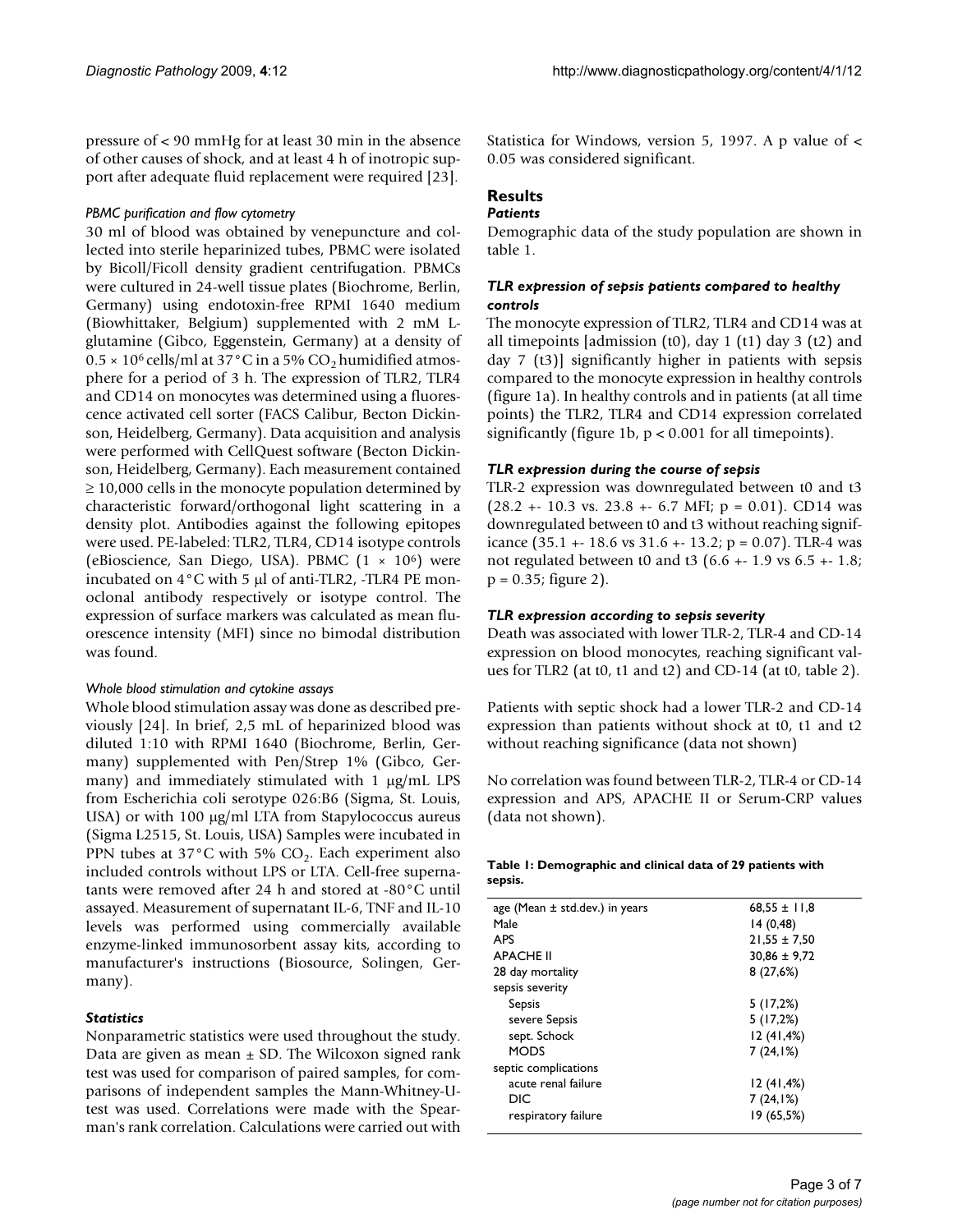

#### A: Flow cytometry expr **Figure 1** ession of TLR2, TLR4 and CD14 on monocytes

**A: Flow cytometry expression of TLR2, TLR4 and CD14 on monocytes**. MFI ± SD is shown from healthy volunteers (H) and patients with sepsis (P). \* = p < 0.01 vs. controls. MFI = mean fluorescence intensity. **B**: Correlation between TLR2 and TLR4 in patients with sepsis ( $r = 0.69$ ,  $p \le 0.001$ ).

#### *Cytokine inducibility in whole blood stimulation assay*

To test the cytokine inducibility and the hyporesponsiveness during sepsis, a whole blood assay with LPS *in vitro* stimulation was used.

Hyporesponsiveness was seen with lower IL-6, TNF and IL-10 inducibility at t0 compared with t3 without reaching significance (IL-6 t0: 3226 +- 4584 vs t3: 6563 +- 4923 pg/ml; p = 0.08, TNF t0: 664 +- 876 vs t3: 1278 +- 1234 pg/ml;  $p = 0.1$ , IL-10 t0: 20 + - 23 vs t3: 32 + - 22 pg/ml; p  $= 0.17$ .

To test the functional activity of TLR-2, TLR-4 and CD14, the cytokine inducibility after LPS stimulation was correlated with the receptor expression:

At t2, the TLR-2 expression was associated with the IL-10 inducibility ( $r = 0.52$ ;  $p = 0.02$ , figure 3a) and the CD-14 expression was associated with the IL-6 ( $r = 0.49$ ;  $p =$ 



#### Flow cytometry expression of **Figure 2** TLR2, TLR4 and CD14 on monocytes during course of sepsis **Flow cytometry expression of TLR2, TLR4 and CD14 on monocytes during course of sepsis**. MFI ± SD is shown. \*  $= p < 0.01$  vs. t0. MFI = mean fluorescence intensity.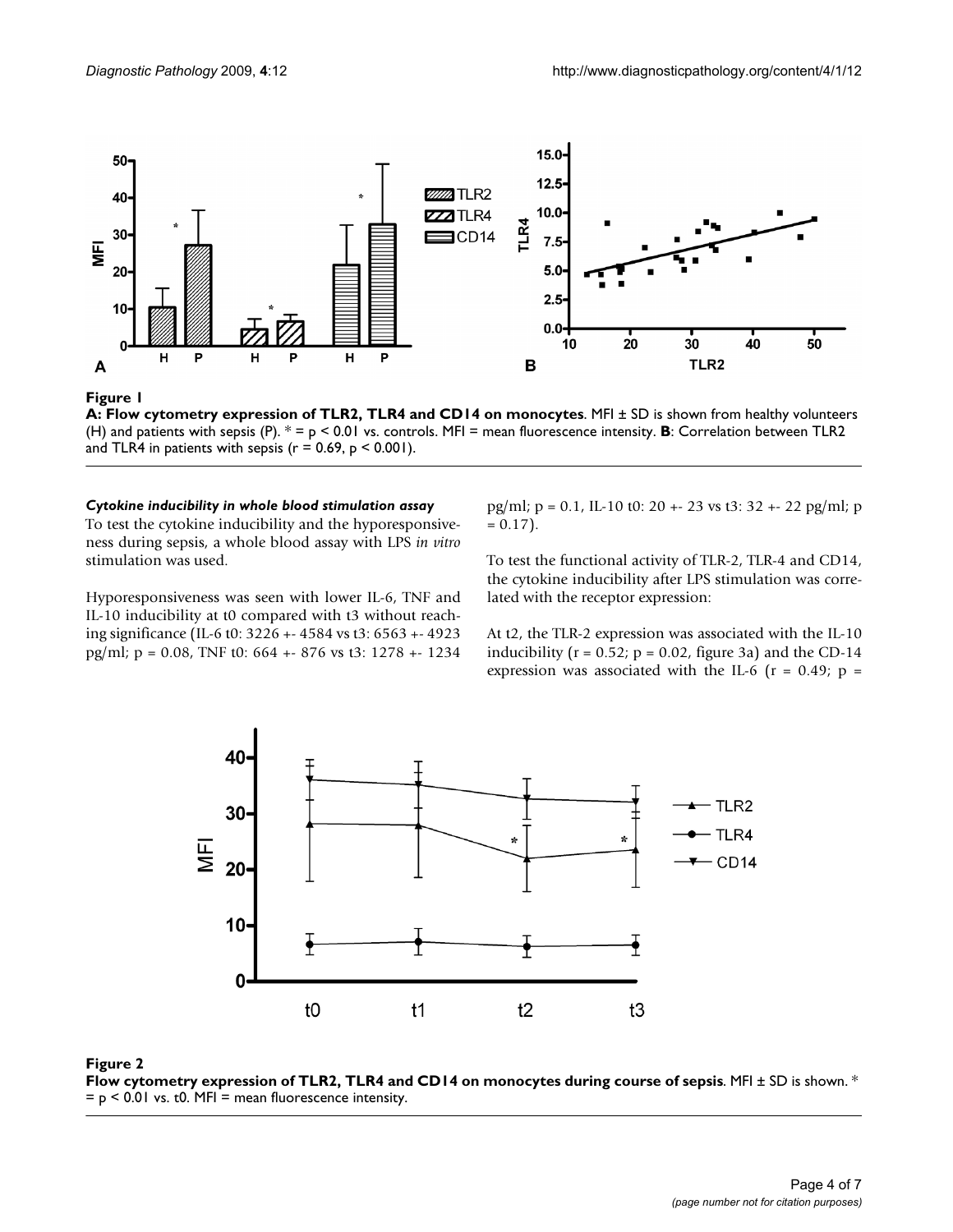|                                             |  | Table 2: TLR and CD14 protein expression on monocytes of |
|---------------------------------------------|--|----------------------------------------------------------|
| patients with sepsis according to survival. |  |                                                          |

|                | Alive<br>$N = 21$ | Death<br>$N = 8$           | p    |
|----------------|-------------------|----------------------------|------|
| TLR 2          |                   |                            |      |
| T0             | $30.9 (+ - 9.6)$  | $21.8 (+ - 9.4)$           | 0.01 |
| ΤI             | $30.5 (+ - 7.6)$  | $21.8 (+ - 10.6)$          | 0.02 |
| T <sub>2</sub> | $23.1 (+6.0)$     | $18.7 (+ 4.5)^*$           | 0.04 |
| T3             | $24.7 (+-6.1)$    | 20.4 (+- $8.6$ )**         | 0.3  |
| TLR4           |                   |                            |      |
| T0             | $7.0 (+-1.8)$     | $5.7 (+ - 2.0)$            | 0.07 |
| ΤI             | $7.4 (+ - 1.8)$   | $6.5 (+ - 3.3)$            | 0.08 |
| T2             | 6.1 $(+ - 2.1)$   | 6.5 $(+$ 1.3) <sup>*</sup> | 0.9  |
| T3             | $6.6$ (+- 1.9)    | 6.1 $(+ - 1.8)$ **         | 0.6  |
| CDI4           |                   |                            |      |
| T0             | $39.1 (+ - 17.3)$ | $25.7 (+ - 19.1)$          | 0.02 |
| ΤI             | $40.7 (+ - 19.1)$ | $24.7$ (+- 18.0)           | 0.06 |
| T <sub>2</sub> | $34.2 (+ - 20.2)$ | $26.5 (+ - 10.1)^*$        | 0.2  |
| T3             | $31.3 (+ - 12.5)$ | 32.7 (+- 16.9)**           | 0.9  |
|                |                   |                            |      |

T0 = admission,  $T1 = 24$  hours,  $T2 = 72$  hours,  $T3 = 7$  days. (Values as MFI),  $*$  n = 6,  $**$  n = 5, less patients due to death

0.04), the IL-10 ( $r = 0.49$ ;  $p = 0.04$ , figure 3b) and the TNF inducibility ( $r = 0.62$ ;  $p = 0.03$ ).

#### **Discussion**

As shown by other investigators before, CD14, TLR2 and TLR4 protein expression on monocytes is elevated during sepsis. Interestingly we could show in our study a relatively lower receptor expression (CD14, TLR2 and as a trend in TLR4), in patients with sepsis that died, compared to patients that survived (Table 2). In addition we were able to demonstrate a correlation between receptor expression and cytokine production after LPS stimulation, leading to the assumption that the receptors on monocytes are functionally active during sepsis. These data underline the pathophysiologic role of TLR2 and CD14 for the activation of the immune system and the monocyte hyporesponsiveness in severe human sepsis.

As microorganisms trigger the release of cytokines via TLR's and CD14, these receptors are thought to play a central role in the pathophysiology of sepsis. The ability of the host to sense invasion of pathogenic organism and respond appropriately to control infection is critical to survival. Sepsis can induce monocyte hyporesponsiveness, limiting the antigen induced cytokine release causing immunosuppression. *In vitro* LPS stimulation is able to cause a downregulation of TLR2 and TLR4 gene expression and surface expression on mouse macrophages inducing monocyte hyporesponsiveness [25-27]. In contrast to downregulation of TLR gene expression after LPS exposure in cell culture, sepsis in mice [15] and humans sepsis causes an upregulation of TLR2, TLR4 and CD14 expression on blood monocytes (table 1). Similar data have been shown by other authors before [28,29]. Continuous microbial stimulation during bacterial sepsis with a number of different antigenic structures might result in cell activation inducing receptor upregulation [11]. Causative factors might be the release of cytokines during sepsis like IL-6, which has been shown to upregulate TLR4 on human monocytes [21]. In addition neutrophil products like elastase induces TLR4 expression on human monocytes [16].



Correlation between TLR2 (A, r = 0.52; p = whole blood in response to LPS-stimul **Figure 3** ation at t2 in patients with sepsis 0.02, figure 3a), CD14 (B, r = 0.49; p = 0.04, figure 3b) and IL-10 secretion of **Correlation between TLR2 (A, r = 0.52; p = 0.02, figure 3a), CD14 (B, r = 0.49; p = 0.04, figure 3b) and IL-10 secretion of whole blood in response to LPS-stimulation at t2 in patients with sepsis**.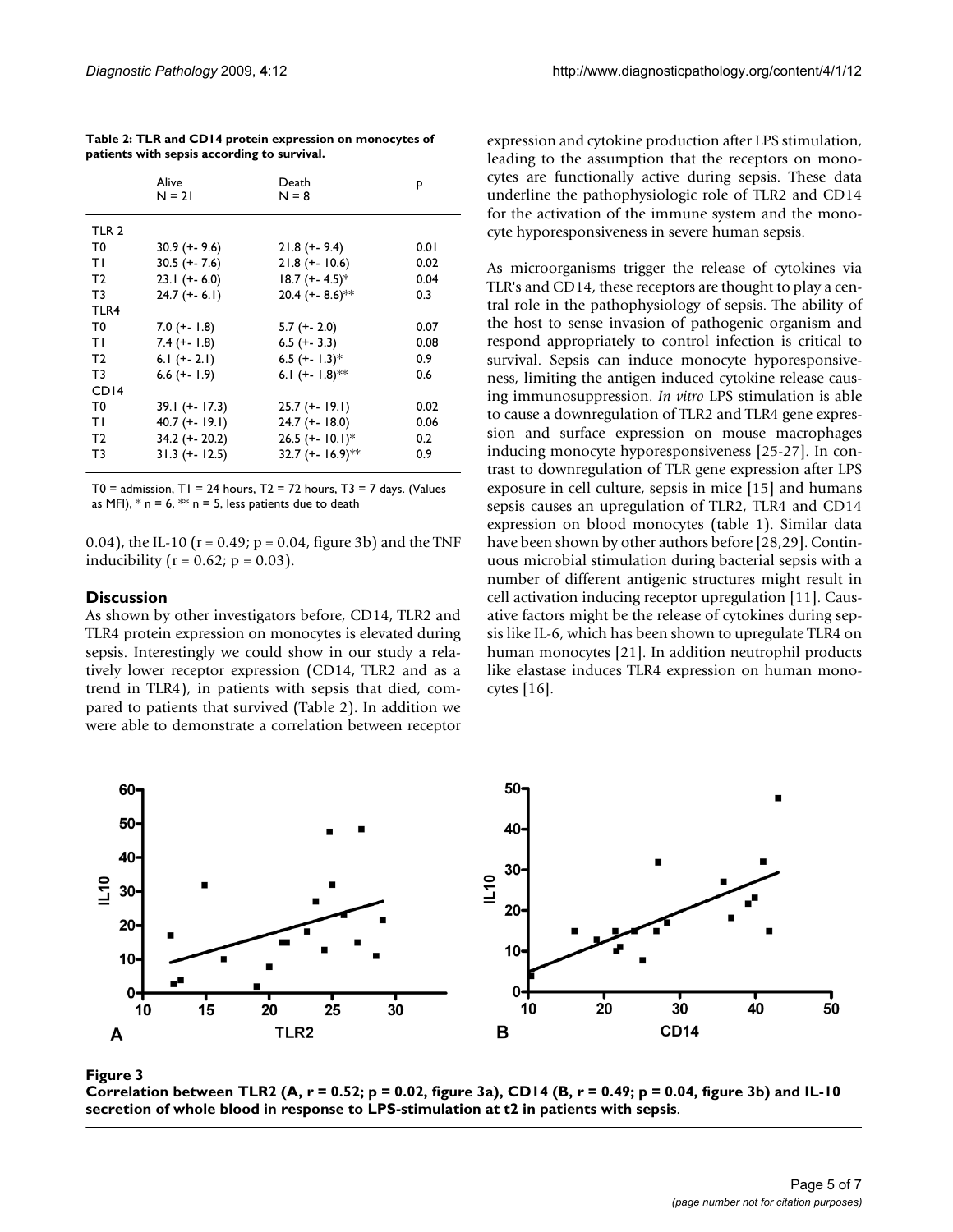In our study patients that died had lower cytokine inducibility at all timepoints and therefore more intensive hyporesponsiveness than patients that survived (n.s.). Correlating with this result, lower CD14 and TLR2 expression was found in patients that died (Table 2). In addition, at day 3 cytokine in vitro inducibility (24 hours whole blood LPS-stimulation) correlated with the TLR2 and CD14 protein expression on blood monocytes. Our data indicate that during the course of sepsis the receptors gain again functional activity, with higher cytokine release after in vitro antigen stimulation in cells with higher receptor expression. The data with lower receptor expression in patients that died during sepsis, confirm recent data, showing reduced gene expression for TLR receptors in monocytes of patients according to their state of sepsis: lowest TLR gene expression in septic shock, followed by severe sepsis and sepsis [30,31]. In addition to Salomao's gene results, we were able to associate TLR protein expression to sepsis severity. In conclusion, inadequate receptor activation might be deleterious for patients with sepsis.

A few years ago, TLR2 was thought to be a specific receptor for antigens from gram positive and the TLR2/CD14 complex was thought to be specific for gram negative antigenic structures. Several recent studies have shown that these receptors are not as specific as thought. Lipoteichonic acid (LTA) from *S. pneumonia* is able to activate TLR2 and CD14 [32]. In contrast LPS from gram negative bacteria is able to activate also CD14 and TLR2. The contribution of these receptors for host response during infection has been studied in animal knock out models. For example, TLR2 knock out causes reduced inflammatory response to pneumococcal LTA [32]. A strong pro-inflammatory reaction is necessary for local bacterial clearance. As shown in our study, an inadequate downregulation of TLR2 and CD14 (and consecutive reduced cytokine release) during sepsis might have a negative influence on outcome. In addition to reduced bacterial clearance, monocyte hyporesponsiveness has been associated with increased number of nosocomial infections in septic patients. Beside innate immune response, the TLR2 induced cytokine response might also be involved in the physiologic endocrine response to sepsis, since TLR2 deficient mice have an impaired cytokine mediated corticosteroid adrenal stress response [33]. Taken together, these data suggest that a reduced TLR2 and CD14 expression during sepsis might have a negative outcome in sepsis.

Therapies targeting TLR-pathways are currently being investigated for several diseases. Whether TLR blocking [34] or TLR agonists [35] are needed in sepsis is under discussion. Broad knowledge about the regulation of TLR and CD14 induced signalling pathways are needed to anticipate the clinical effect. Our data suggest that additional TLR blocking in patient with sepsis might be dangerous.

#### **Conclusion**

In conclusion septic patients are characterized by an increased TLR2, TLR4 and CD14 expression. Death due to sepsis is associated with TLR2 and CD14 downregulation. The precise role of TLR and CD14 regulation in sepsis should be evaluated in further clinical and experimental studies, especially before TLR blocking agents are clinically investigated.

#### **Competing interests**

The authors declare that they have no competing interests.

#### **Authors' contributions**

KL and TB carried out the flow cytometry and were involved in the design of the study and drafting the manuscript. TG carried out cell culture experiments and was involved in drafting the manuscript. BS, FS, CD, KD and DD conducted the clinical part of the study and were involved in the design and coordination of the study and drafting the manuscript. All authors read and approved the final manuscript.

#### **Acknowledgements**

The authors thank H. Richartz and U. Wegener for excellent technical assistance.

#### **References**

- 1. Martin GS, Mannino DM, Eaton S, Moss M: **[The Epidemiology of](http://www.ncbi.nlm.nih.gov/entrez/query.fcgi?cmd=Retrieve&db=PubMed&dopt=Abstract&list_uids=12700374) [Sepsis in the United States From 1979 Through 2000.](http://www.ncbi.nlm.nih.gov/entrez/query.fcgi?cmd=Retrieve&db=PubMed&dopt=Abstract&list_uids=12700374)** *N Engl J Med* 2003, **348(16):**1546-54.
- 2. Manthey CL, Vogel SN: **[Interactions of Lipopolysaccharide](http://www.ncbi.nlm.nih.gov/entrez/query.fcgi?cmd=Retrieve&db=PubMed&dopt=Abstract&list_uids=7504530) [With Macrophages.](http://www.ncbi.nlm.nih.gov/entrez/query.fcgi?cmd=Retrieve&db=PubMed&dopt=Abstract&list_uids=7504530)** *Immunol Ser* 1994, **60:**63-81.
- 3. Sessler CN, Bloomfield GL, Fowler AA: **[Current Concepts of Sep](http://www.ncbi.nlm.nih.gov/entrez/query.fcgi?cmd=Retrieve&db=PubMed&dopt=Abstract&list_uids=8792062)[sis and Acute Lung Injury.](http://www.ncbi.nlm.nih.gov/entrez/query.fcgi?cmd=Retrieve&db=PubMed&dopt=Abstract&list_uids=8792062)** *Clin Chest Med* 1996, **17(2):**213-35.
- 4. Chow JC, Young DW, Golenbock DT, Christ WJ, Gusovsky F: **[Toll-](http://www.ncbi.nlm.nih.gov/entrez/query.fcgi?cmd=Retrieve&db=PubMed&dopt=Abstract&list_uids=10196138)[Like Receptor-4 Mediates Lipopolysaccharide-Induced Sig](http://www.ncbi.nlm.nih.gov/entrez/query.fcgi?cmd=Retrieve&db=PubMed&dopt=Abstract&list_uids=10196138)[nal Transduction.](http://www.ncbi.nlm.nih.gov/entrez/query.fcgi?cmd=Retrieve&db=PubMed&dopt=Abstract&list_uids=10196138)** *J Biol Chem* 1999, **274(16):**10689-92.
- 5. Lien E, Sellati TJ, Yoshimura A, Flo TH, Rawadi G, Finberg RW, Carroll JD, Espevik T, Ingalls RR, Radolf JD, Golenbock DT: **[Toll-Like](http://www.ncbi.nlm.nih.gov/entrez/query.fcgi?cmd=Retrieve&db=PubMed&dopt=Abstract&list_uids=10559223) [Receptor 2 Functions As a Pattern Recognition Receptor for](http://www.ncbi.nlm.nih.gov/entrez/query.fcgi?cmd=Retrieve&db=PubMed&dopt=Abstract&list_uids=10559223) [Diverse Bacterial Products.](http://www.ncbi.nlm.nih.gov/entrez/query.fcgi?cmd=Retrieve&db=PubMed&dopt=Abstract&list_uids=10559223)** *J Biol Chem* 1999, **274(47):**33419-25.
- 6. Underhill DM, Ozinsky A, Hajjar AM, Stevens A, Wilson CB, Bassetti M, Aderem A: **[The Toll-Like Receptor 2 Is Recruited to Mac](http://www.ncbi.nlm.nih.gov/entrez/query.fcgi?cmd=Retrieve&db=PubMed&dopt=Abstract&list_uids=10548109)[rophage Phagosomes and Discriminates Between Patho](http://www.ncbi.nlm.nih.gov/entrez/query.fcgi?cmd=Retrieve&db=PubMed&dopt=Abstract&list_uids=10548109)[gens.](http://www.ncbi.nlm.nih.gov/entrez/query.fcgi?cmd=Retrieve&db=PubMed&dopt=Abstract&list_uids=10548109)** *Nature* 1999, **401(6755):**811-5.
- 7. Jones BW, Means TK, Heldwein KA, Keen MA, Hill PJ, Belisle JT, Fenton MJ: **[Different Toll-Like Receptor Agonists Induce Distinct](http://www.ncbi.nlm.nih.gov/entrez/query.fcgi?cmd=Retrieve&db=PubMed&dopt=Abstract&list_uids=11404392) [Macrophage Responses.](http://www.ncbi.nlm.nih.gov/entrez/query.fcgi?cmd=Retrieve&db=PubMed&dopt=Abstract&list_uids=11404392)** *J Leukoc Biol* 2001, **69(6):**1036-44.
- 8. Brightbill HD, Libraty DH, Krutzik SR, Yang RB, Belisle JT, Bleharski JR, Maitland M, Norgard MV, Plevy SE, Smale ST, Brennan PJ, Bloom BR, Godowski PJ, Modlin RL: **[Host Defense Mechanisms Trig](http://www.ncbi.nlm.nih.gov/entrez/query.fcgi?cmd=Retrieve&db=PubMed&dopt=Abstract&list_uids=10426995)[gered by Microbial Lipoproteins Through Toll-Like Recep](http://www.ncbi.nlm.nih.gov/entrez/query.fcgi?cmd=Retrieve&db=PubMed&dopt=Abstract&list_uids=10426995)[tors.](http://www.ncbi.nlm.nih.gov/entrez/query.fcgi?cmd=Retrieve&db=PubMed&dopt=Abstract&list_uids=10426995)** *Science* 1999, **285(5428):**732-6.
- 9. Thoma-Uszynski S, Kiertscher SM, Ochoa MT, Bouis DA, Norgard MV, Miyake K, Godowski PJ, Roth MD, Modlin RL: **[Activation of](http://www.ncbi.nlm.nih.gov/entrez/query.fcgi?cmd=Retrieve&db=PubMed&dopt=Abstract&list_uids=11034386) [Toll-Like Receptor 2 on Human Dendritic Cells Triggers](http://www.ncbi.nlm.nih.gov/entrez/query.fcgi?cmd=Retrieve&db=PubMed&dopt=Abstract&list_uids=11034386) [Induction of IL-12, but Not IL-10.](http://www.ncbi.nlm.nih.gov/entrez/query.fcgi?cmd=Retrieve&db=PubMed&dopt=Abstract&list_uids=11034386)** *J Immunol* 2000, **165(7):**3804-10.
- 10. Medvedev AE, Kopydlowski KM, Vogel SN: **[Inhibition of Lipopoly](http://www.ncbi.nlm.nih.gov/entrez/query.fcgi?cmd=Retrieve&db=PubMed&dopt=Abstract&list_uids=10820230)[saccharide-Induced Signal Transduction in Endotoxin-Toler](http://www.ncbi.nlm.nih.gov/entrez/query.fcgi?cmd=Retrieve&db=PubMed&dopt=Abstract&list_uids=10820230)[ized Mouse Macrophages: Dysregulation of Cytokine,](http://www.ncbi.nlm.nih.gov/entrez/query.fcgi?cmd=Retrieve&db=PubMed&dopt=Abstract&list_uids=10820230)**